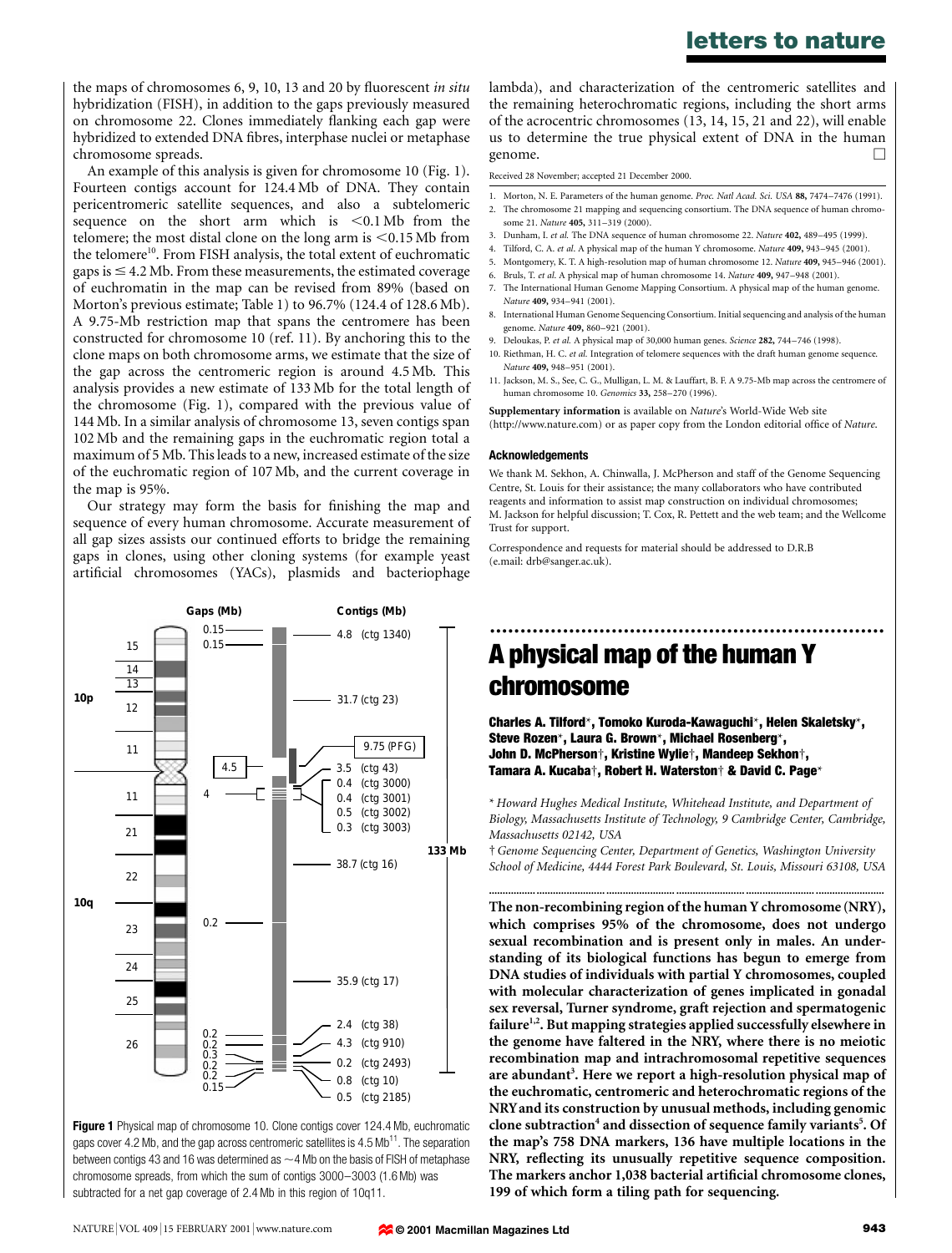### **letters to nature**

A low-resolution physical map of the Y chromosome was previously assembled by testing naturally occurring deletions and yeast artificial chromosome (YAC) clones for the presence or absence of 182 Y-chromosomal sequence-tagged sites  $(STSs)$ <sup>3,6</sup>. These STS markers were generated from Y DNA sequences selected at random, which promoted representative sampling of the entire chromosome6 . Nonetheless, most randomly selected sequences proved unusable as map landmarks because they corresponded either to interspersed repetitive elements found throughout the genome or to male-specific repetitive sequences dispersed to many locations in the NRY.

To construct a high-resolution map, we generated additional STSs in a directed manner. To enrich for the single-copy sequences most useful as map landmarks, we systematically applied genomic clone subtraction, whereby a 'tracer' clone's DNA is depleted of sequences shared with a set of 'driver' clones<sup>4</sup>. We identified a tiling path of 57 YACs that collectively spanned the euchromatic NRY<sup>3</sup>, and then carried out, in parallel, 57 subtractions, each employing one YAC as tracer and the remaining YACs (minus those overlapping the tracer YAC) as drivers. We sequenced a random sample of products from each of the 57 subtractions, identifying 308 additional STSs that proved useful in map assembly.

We used radiation hybrid mapping to integrate and order the random and subtraction-derived STSs. Large-fragment radiation hybrid panels offering long-range connectivity have been used to assemble human genome maps at 500–1,000-kilobase (kb) resolu- $\arctan^{7-10}$ . To obtain greater resolution in the NRY, where the number of STSs appeared sufficient to cover the euchromatic region at an average spacing of 50 kb, we used a small-fragment radiation hybrid panel that had been used to build detailed maps of limited autosomal segments<sup>11</sup>. We tested this panel for all random and subtraction-derived NRY STSs. Nascent radiation hybrid linkage groups were ordered and oriented with respect to the centromere by positioning selected STSs on the existing map of natural deletions<sup>6</sup>. Additional STSs generated in our project's later phases were also tested. Ultimately, 513 STSs were positioned, at a resolution of around 50 kb, on a radiation hybrid map encompassing nearly the entire euchromatic NRY.

To prepare for sequencing the NRY, we used the radiation hybrid map as a scaffold for assembling contigs of bacterial artificial chromosome (BAC) clones. We screened a BAC library of human male genomic DNA with hybridization probes derived from NRY STSs. Through subsequent polymerase chain reaction tests of STS content, we assembled 1,038 BACs into contigs that, except for four small gaps, represented the whole NRY (see Fig. 1 in Supplementary Information). Many portions of this BAC map could be assembled only after the sequence of selected BACs had been determined and compared. Also, many NRY genes and extragenic sequences are known to have closely related counterparts on the X chromosome<sup>12</sup>. In many cases, it was initially unclear whether BACs identified using X-homologous NRY STSs, especially those from a 4-Mb region of 99% X-Y identity<sup>13,14</sup>, derived from the NRY or from the X chromosome. We resolved these ambiguities by resequencing STSs from the BACs in question and comparing them to X- or Yderived reference sequences. The resulting map of overlapping BACs and ordered STSs (Fig. 1 in Supplementary Information)



Non-combining region (NRY)

**Figure 1** Repetitive structure of euchromatic NRY. Bottom, schematic of the Y chromosome, comprising large NRY flanked by pseudoautosomal regions (yellow). NRY is divided into euchromatic and heterochromatic (tan, shown truncated) portions, roughly 24 and 30 Mb, respectively. pter, short-arm telomere; cen, centromere; qter, long-arm telomere. Within euchromatic NRY, regions rich in NRY-specific amplicons (blue) or sequence similarity to X chromosome (red) are shown. Above chromosome schematic are positions of some NRY genes; most are found in amplicons (blue) or have X-linked homologues (red). Above genes is a plot of the average number of NRY BACs that contain each of the 758 STSs mapped (136 of these STSs at two or more locations) along euchromatic NRY. As expected, STSs in amplicon regions tended to be present in more BACs than STSs in X-homologous or

unshaded regions. (Plotted values are local averages within sliding window of five consecutive STSs; values reflect all NRY BACs containing those STSs, not just BACs assigned to site indicated.) Some amplicon regions were under-represented in the BAC library; four gaps remain (red diamonds;  $\leq$ 100 kb each) in BAC coverage of NRY. Top, STS-based dot plot of euchromatic NRY. Each dot reflects occurrence of a particular STS at two points in map (complete map shown in Fig. 1 in Supplementary Information). Dots fall almost exclusively within amplicon regions. Many repeats of entire groups of STSs are apparent, with lines parallel to light grey diagonal indicating direct repeats and lines perpendicular to light grey diagonal indicating inverted repeats. Green arrows, inverted repeats flanking 3.5-Mb inversion (see text). Pale red lines, centromere.